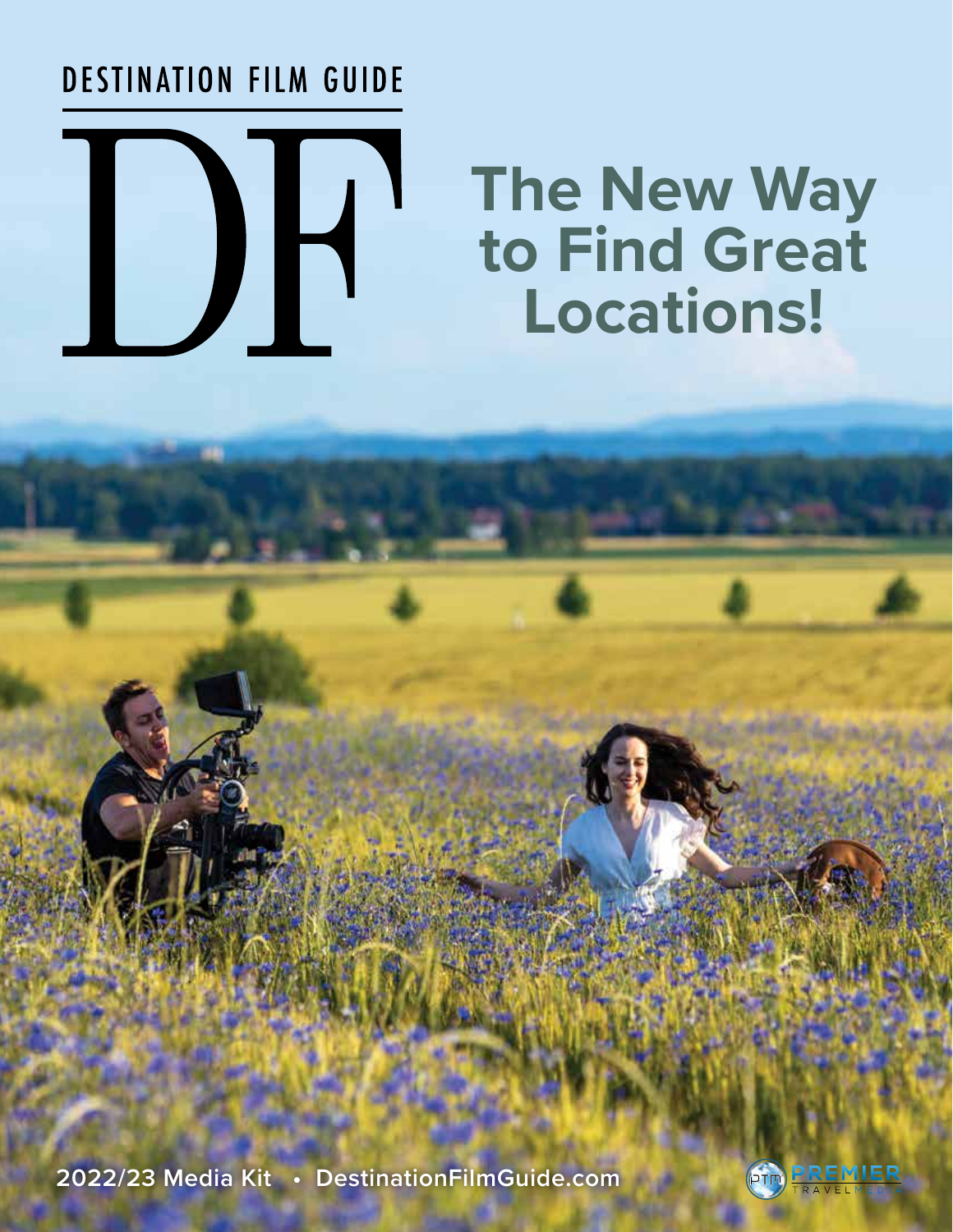# **OUR PLATFORM**

# **Bringing the Film Production Industry Together to Create New Projects**

Tap in to the lucrative on-location film production industry with *Destination Film Guide*. Our fresh new brand includes a beautiful print publication, content-based website and informative e-newsletter that creates a platform to showcase the best film destinations across North America.

# **Showcase Your Location to Producers, Directors and Location Scouts**



- We build a bridge to your best prospects through content marketing, digital advertising and the industry's exclusive North American planning guide.
- From the latest production incentives to genre-specific location tips, nobody covers the market like the *Destination Film Guide* print edition!
- Our website, DestinationFilmGuide.com showcases hundreds of potential locations with detailed information about all aspects of film production.
- Our InSite e-newsletter reaches 6,000 film production professionals twice a month with timely tips and news about production deals.

# **Connect with Major Studios + Independent Producers**

**NETFLIX SONY** 



**amazonstudios** 



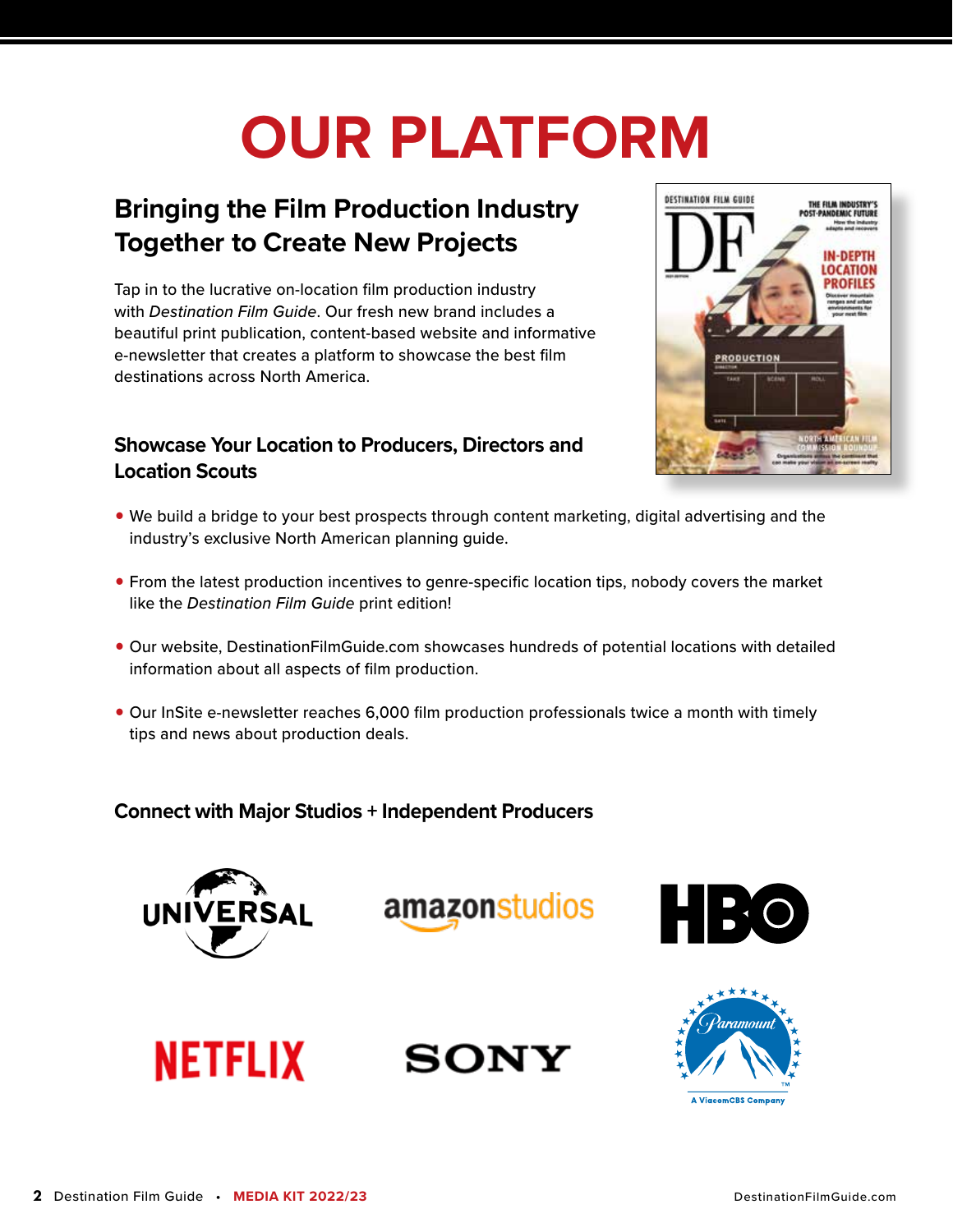# **OUR AUDIENCE**

We've built a universe of over 10,000 film industry worldwide professionals. From the largest studio executives seeking to secure a new on-location series, to up-and-coming directors searching for their first big idea, to location scouts looking for that "just perfect" backdrop, we capture film production personnel in all stages of the market.

# **WHY TARGETING FILM PRODUCTION IS SMART**

In 2021, movie and video production in the U.S. totaled over \$17.4 billion and is expected to grow by 3.6% in the coming year according to IBISWorld. Local communities reap economic benefits whenever film productions come to town; jobs are created, money flows into local businesses and tax revenues are generated. A typical movie on location spends more than \$50,000 a day on hotels, restaurants, labor and other services according to the LA Economic Development Corporation.

# **Focus on North America**

Through feature articles, interviews and branded content marketing, we showcase locations across Canada, the U.S., Mexico and the Caribbean. Armed with updated data and fresh locations, film crews and talent are able to schedule and complete projects faster.

# **We're Expert Storytellers**

There's no better way to draw a prospect closer to your brand than outstanding content production and delivery. Across the *Destination Film* channels we create engaging, performancebased, SEO-friendly branded content with strategically placed calls-to-action. Combined with an elegant display of your best photographic and video assets, this compelling presentation draws prospects directly to you.

# **Who We Are**

While *Destination Film Guide* is new on the scene, we're no stranger to b2b and tourism publishing. With a 22-year history of superior brands that dominate the sports tournament, theater, family, leisure group and student travel markets, we have a long history of producing targeted content that helps buyers make better decisions. Learn more at PtmGroups.com.



# **BRAND PLATFORM:**

**10,000 Print Subscribers**

**6,000 E-newsletter Subscribers**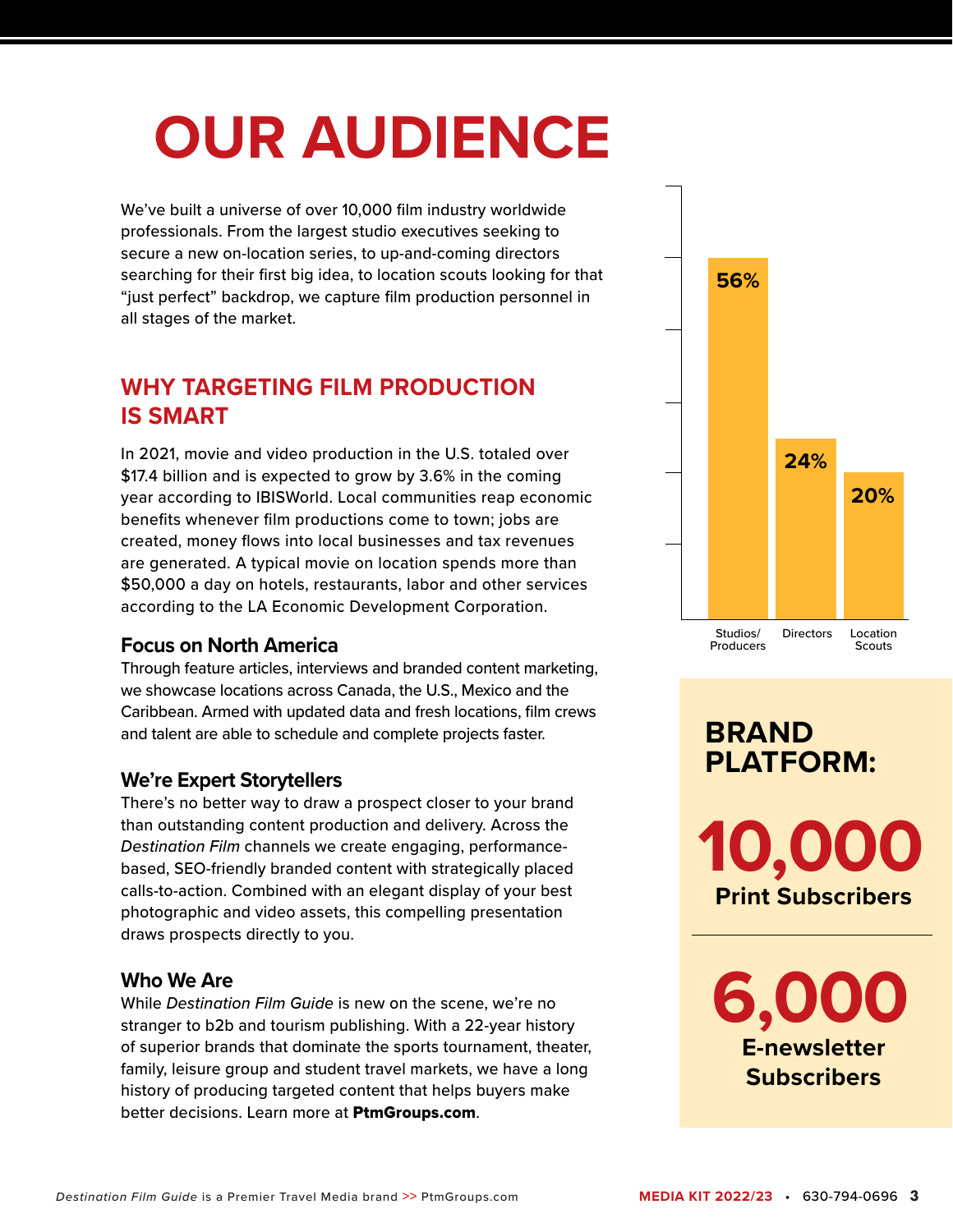# **MARK YOUR SPOT in** *Destination Film Guide*

We offer three different levels of participation: **Dominant**, **Competitive** and **Presence**, plus **digital advertising** year-round.

All packages include **Site InSpection** content marketing. Written and produced for you, Site InSpections are professionally researched and developed to promote your destination as a premier location to host film production. Featured both in our print guide with an extended interactive version at DestinationFilmGuide.com

# **A – PRINT AND DIGITAL DOMINANCE**

- **3 pages in** *Destination Film Guide (2 pages of "Site InSpection" branded content, plus a full-page ad)*
- **Digital Site InSpection content marketing feature written and optimized for you on DestinationFilmGuide.com⊲**



### **B – COMPETITIVE YEAR-ROUND PROGRAM**

- **2 pages in** *Destination Film Guide* *(1.5 pages of "Site InSpection" branded content, plus a half-page ad)*
- **Digital Site InSpection content marketing feature written and optimized for you on DestinationFilmGuide.com⊲**

**Promote your top locations and area attractions!**

**FULL PAGE AD**

M

ATLANTIC CITY, NJ



**A**

**AND RAIDS The Line of D** 

**Awesome scenery and backdrop photos!**

### **⊲ \$3,495**

# **C – INTRODUCTORY STARTER PACKAGE**

- **1 page of "Site InSpection" branded content in** *Destination Film Guide*
- **Digital Site InSpection content marketing feature written and optimized for you on DestinationFilmGuide.com**



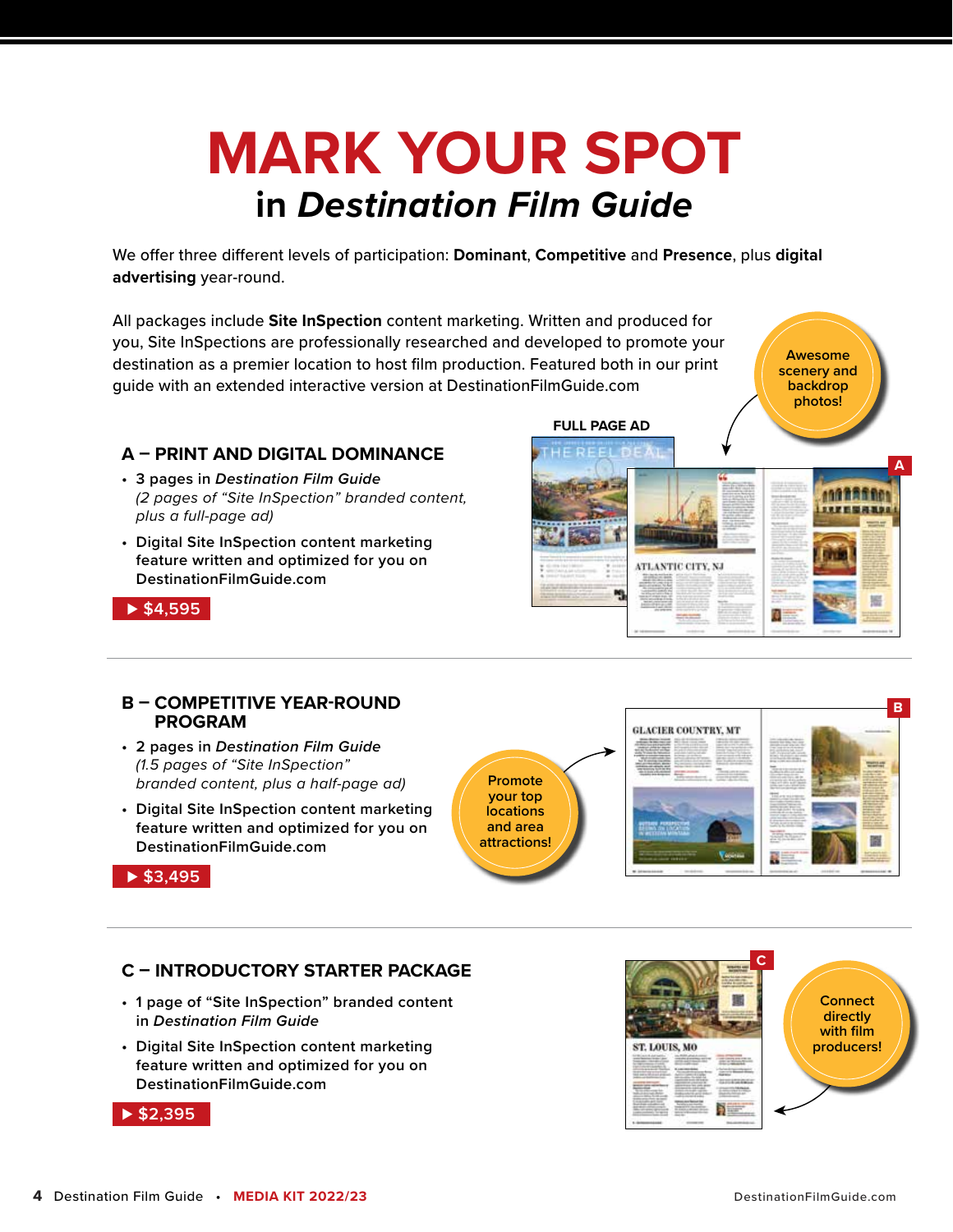# **EXPAND YOUR BRAND with Digital Marketing and Custom Content**

# **InSite E-newsletter**

InSite is your email connection to qualified film industry professionals!

Published 26 times per year, InSite offers a unique opportunity to hone in on the right audience and deliver your timely message.

Choose brand advertising, video or content features to reach this eclectic audience.

### **DestinationFilmGuide.com**

We're always producing great stories at DestinationFilmGuide.com!

Position your brand alongside trending feature stories, insider interviews, production updates and incentives.

Digital display and video advertising are great ways to capture the attention of visitors to our industry specific website.

### **Expanded Content Marketing**

Our content marketing team can produce laser focused, seo-ready articles, unique infographics, video and engaging social media posts. Custom programs are designed to drive quality, vetted traffic across your digital channels.

# **Contact us for fresh ideas!**







# **DIGITAL ADVERTISING AND CONTENT MARKETING RATES:**

InSite E-newsletter Banner: (728 x 90)

3 months – \$1,795

6 months – \$2,995

Annual – \$4,995

InSite E-newsletter Featured Video Placement

1 month – \$995

# Website Banner: Run-of-Site (728 x 90)

3 months – \$1,795

6 months – \$2,995

12 months – \$4,995

Website Banner: Content Targeted (160 x 600)

Annual – \$1,995

Digital Edition Sponsorship – \$5,995 Content Marketing Digital Site InSpection – \$1,795

Custom Content Marketing – starting at \$1,000 per month

Contact us for more information:

630-794-0696 Advertising@PtmGroups.com